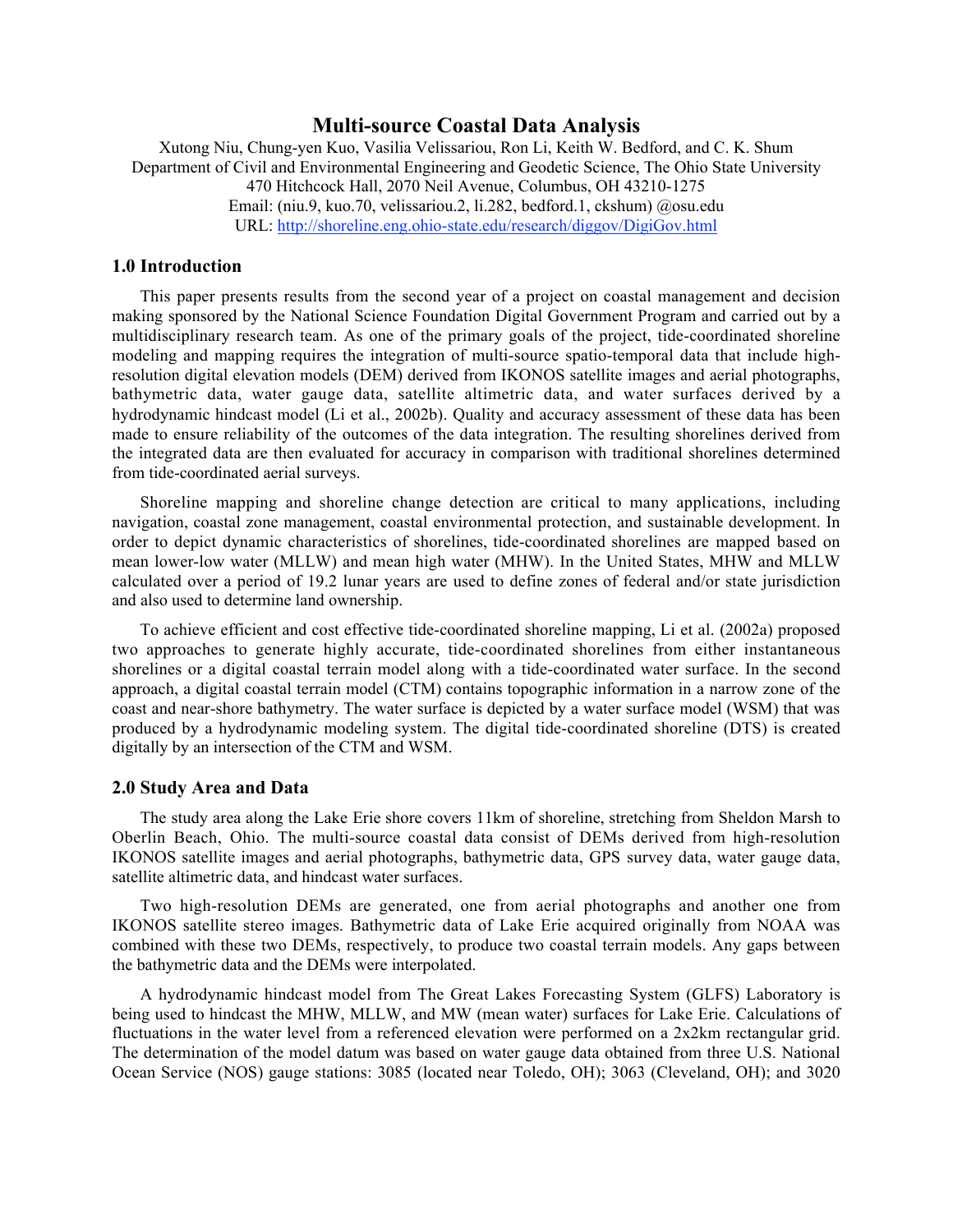(Buffalo, NY). In this study, hindcast MHW, MLLW, and MW water surfaces were produced for a threeyear period from January 1, 1999 to December 31, 2001. There should be a systematic assessment of the compatibility between this model and observations from space borne and in-situ sensors. To evaluate the reliability of these water surfaces, three-year averages of water gauge data from fifteen tide-gauge stations around Lake Erie shore and those of TOPEX/POSEIDON (T/P) satellite altimetric data were used as references. The datum conversion accuracies between these water level data are considered in the study.

#### **3.0 Experiments**

Experiments were carried out to evaluate the quality and compatibility of the above multi-source spatio-temporal data. A satellite, such as IKONOS, can provide one-meter or sub-meter high-resolution stereo imagery, which is sufficient to generate DEMs, orthophotos and 3D shorelines. IKONOS 1m Geo images were examined using the rational function (RF) model (Ma et al., 2003). Systematic errors were detected based on GPS control points. This experiment has shown that systematic errors can be corrected using either the Affine transformation or a shift correction. The improved accuracy reached the level of 1.5 meters horizontally and 3 meters vertically.

The horizontal accuracy of water gauge stations was compared with the USGS DLG shoreline. The geographic coordinates of the gauge stations were obtained from the Center for Operational Oceanographic Products and Services (http://co-ops.nos.noaa.gov/). The accuracies of these coordinates are up to 0.1arc minute, or around 180 meters. A USGS DLG hydrographic shoreline was used as the reference shoreline. The distances from eight gauge stations in the United States to the DLG shoreline were measured. They ranged from 5 to 114 meters. Four stations in Ohio were also compared with the DOQQ. These distances were manually verified. Considering the horizontal accuracy of the DLG shoreline (12m) and the gauge location accuracy of 0.1arc minute (Li et al., 2002a), the horizontal accuracy of the gauge stations is within an acceptable range.

Three-year (1999-2001) average hindcast MHW, MLLW, and MW surfaces have been interpolated to 2x2m rectangular grids using the Kriging method. The RMS of the interpolation errors is 0.0002m. These surfaces were then compared with the water gauge data. The average absolute difference is 3.15cm and the maximum difference reaches 8cm. The standard deviation is 2.28cm. The water gauge data were also interpolated into these three kinds of water surfaces in order to visualize any trends in water level distribution. The differences between the hindcast water surfaces and the water gauge surface are shown in Figure 1. In the water gauge surfaces, the water levels in the northern part of the lake are higher than those of the southern part. This corresponds to the results of the GPS buoy field surveys conducted by the Geodesy Laboratory research team of The Ohio State University (Cheng, 2001). The hindcast water surfaces show that water levels in both parts of the lake were virtually the same. The average difference between these two kinds of MW surfaces is 2.7cm, and the maximum difference reaches 9.0cm.

The three-year averages of the T/P satellite altimetric data were also compared with the hindcast MW surface. The average absolute difference is 19.36cm and the standard deviation is 7.13cm. There is a systematic shift between the altimetric data and the MW surface. The datum for these three kinds of water-level data sets (gauge, altimetric, and hindcast water surface) is NAVD88. The T/P data is based on the ellipsoid height. Before converting its datum to NAVD88, first it had to be converted to the GRS80 ellipsoid height, which possibly introduced errors up to several millimeters into the data because of the differences in the ellipsoids. In converting the GRS80 ellipsoid height to NAVD88, additional errors (up to 18.2cm approx.) were introduced, considering the accuracy of the geoid parameters. Most of the bias between the altimetric data and the hindcast water surface can be explained by the accumulation of these errors. Figure 2 shows the MW surface interpolated from the MW water gauge data and the altimetric data, and the differences between this surface and the hindcast MW surface. The average difference between the hindcast water surface and the surface generated from the water gauge and altimetric data is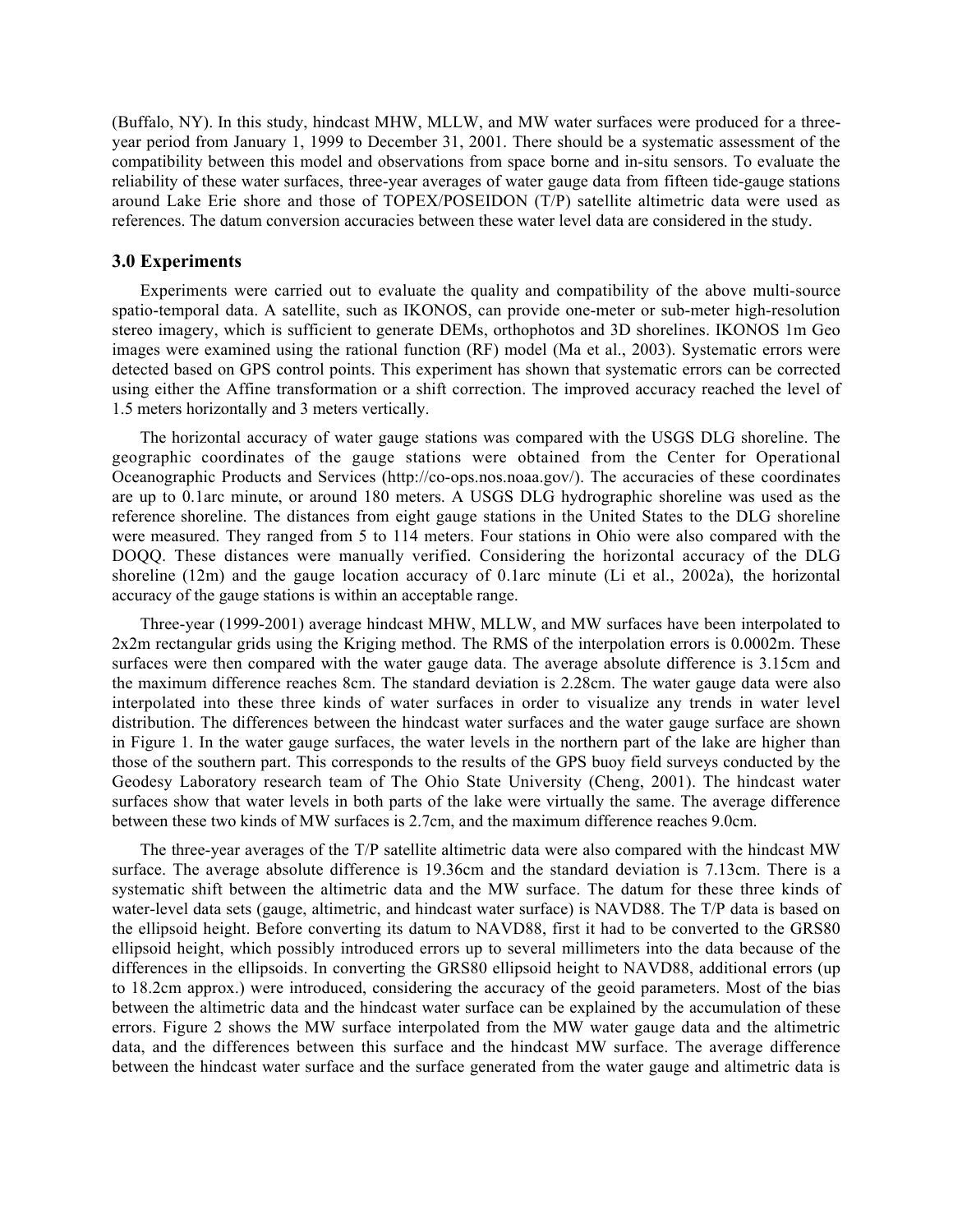

7.9cm and the maximum difference researches 28.2cm, which represents, mainly, the 18.2cm datum conversion errors. Research is underway to address this issue and reduce the effect.

Figure 1. Comparison between Hindcast Water Surfaces and Water Gauge Surfaces



Figure 2. Differences between the Hindcast MW Surface and the Water Gauge/Altimetric Surface

Three digital, tide-coordinated shorelines (MHW, MLLW, and MW) were produced, each based on the linear intersection between one of the three hindcast water surfaces and a CTM generated from IKONOS DEM and bathymetric data. In the study area, differences between these water surfaces are only within 20cm and the vertical accuracy of the IKONOS DEM reaches the level of 3m. As a result, these three shorelines are very close to each other. Therefore, only the digital MW shoreline is displayed in Figure 3. Another shoreline digitized from the IKONOS orthophoto is displayed in Figure 3 as a comparison. The digital shoreline fits most of the 11km shoreline. The only place where a significant difference (up to 118.19m) between the two shorelines lies is in the northwestern part of the study area (see highlighted area). This represents a large area of sand beach and very shallow water. In the CTM, this interpolated area demonstrated gaps between the bathymetric data and the DEM. The bathymetric data was compiled using historic hydrographic sounding data collected since 1903 and the IKONOS imagery was taken on March 19, 2001. The erosion during this long time period created the big gap between the DEM and the bathymetry, which explains the difference between the two shorelines. Such gaps between the bathymetric data and the DEM highly influence the quality of the digital shoreline. A